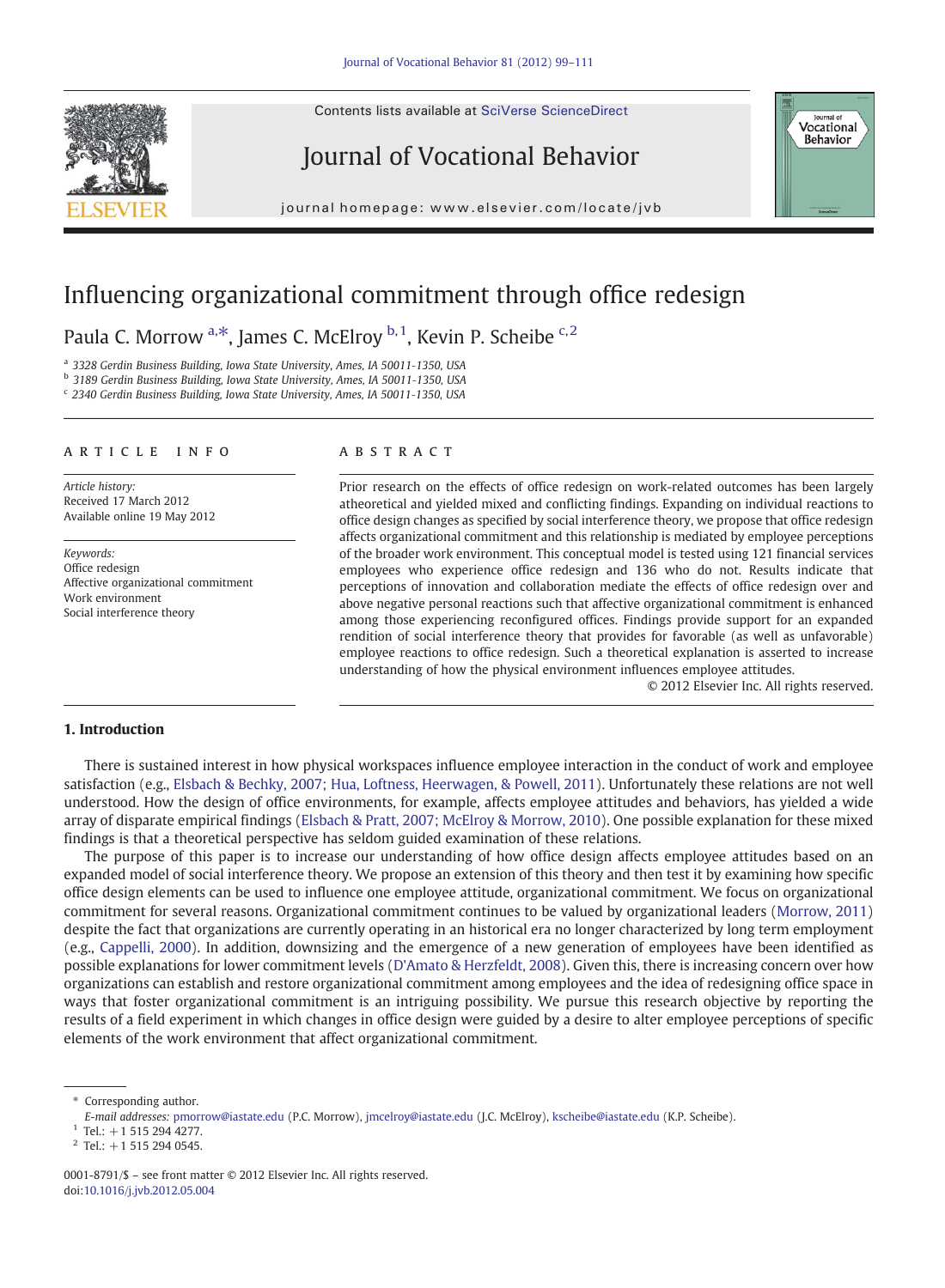### 2. The effect of office redesign on employees

Researchers with a variety of backgrounds, including architecture, environmental psychology, and management, have demonstrated that physical settings affect peoples' perceptions, attitudes, and behaviors [\(Brennan, Chugh, & Kline, 2002; Cohen,](#page--1-0) [2007; Kornberger & Clegg, 2004; McElroy & Morrow, 2010; Pitt & Bennett, 2008; Zalesny & Farace, 1987\)](#page--1-0). This research has ranged from very micro-oriented design topics, such as desk placement [\(Morrow & McElroy, 1981\)](#page--1-0) and seating arrangements ([Sommer, 1969\)](#page--1-0), to more macro-oriented issues such as organizations as physical structures [\(Pfeffer, 1982\)](#page--1-0). This study takes a mid-level view by studying the effects of open-office designs on office occupants.

Research on open offices has traditionally looked at the contrast between private offices and cubicle workspaces and demonstrated that moving employees from private offices to cubicles results in negative reactions from employees due to increased distractions, noise and decreased privacy [\(Becker, 1981; Oldham & Brass, 1979\)](#page--1-0). However, such changes can also result in positive affective reactions if office design results in positive interpersonal experiences for occupants ([Oldham & Rotchford, 1983](#page--1-0)).

In an extensive review of the literature, [Oldham, Cummings, and Zhou \(1995\)](#page--1-0) use social interference theory as a framework for assessing the diverse effects of office design on employee reactions. In essence, this framework suggests that elements of office design (e.g., density and openness) can cause unwanted or unexpected social interaction. One's ability to handle or control these interruptions and the degree to which they affect goal accomplishment affects the occupant's satisfaction with the office design and their work performance, work satisfaction and withdrawal behaviors. While their review offers considerable support for social interference theory, we propose that the model might shed more light on the consequences of office design changes if it were expanded to include how design characteristics might also facilitate work behaviors among employees. A broader and more balanced outlook on the effects of office design might also bring clarity to the largely atheoretical plethora of mixed findings that characterize office design research. This is especially true since the bulk of this research is 20 to 30 years old and involves large magnitude changes in office redesign, i.e., changes from private offices to cubicles that were more likely to be perceived as generating social interference.

Furthermore, work processes have changed significantly in recent years due to increased complexity of organizational problems and the need for organizational members to work both collaboratively and individually [\(Peterson & Beard, 2004](#page--1-0)). This type of work requires workspace that facilitates interaction as well as privacy. More contemporary open-plan office redesigns seek to balance the need for privacy and functional communication among employees by removing physical barriers that hinder the flow of work and communication, housing all personnel in a common open space, facilitating multiple and ever-changing workgroups, and promoting spontaneous interaction among employees ([Zagenczyk, Murrell, & Gibney, 2007\)](#page--1-0).

In summary, contemporary office redesign refers to more subtle alterations of the cubicle office arrangement, not to the demise of the private office. The motivation behind today's office redesign efforts includes modifying work environments to fit team-based operations, employee retention ([Earle, 2003\)](#page--1-0), and decreasing space requirements in order to cut occupancy costs ([Pitt & Bennett, 2008](#page--1-0)). Consequently, [Oldham et al.'s \(1995\)](#page--1-0) notion that officeholders' perceptions of how office design affects



Fig. 1. Conceptual model of perceptions mediating relations between office configuration and affective organizational commitment. Pluses represent positive hypothesized relationships, and minuses represent negative hypothesized relationships.